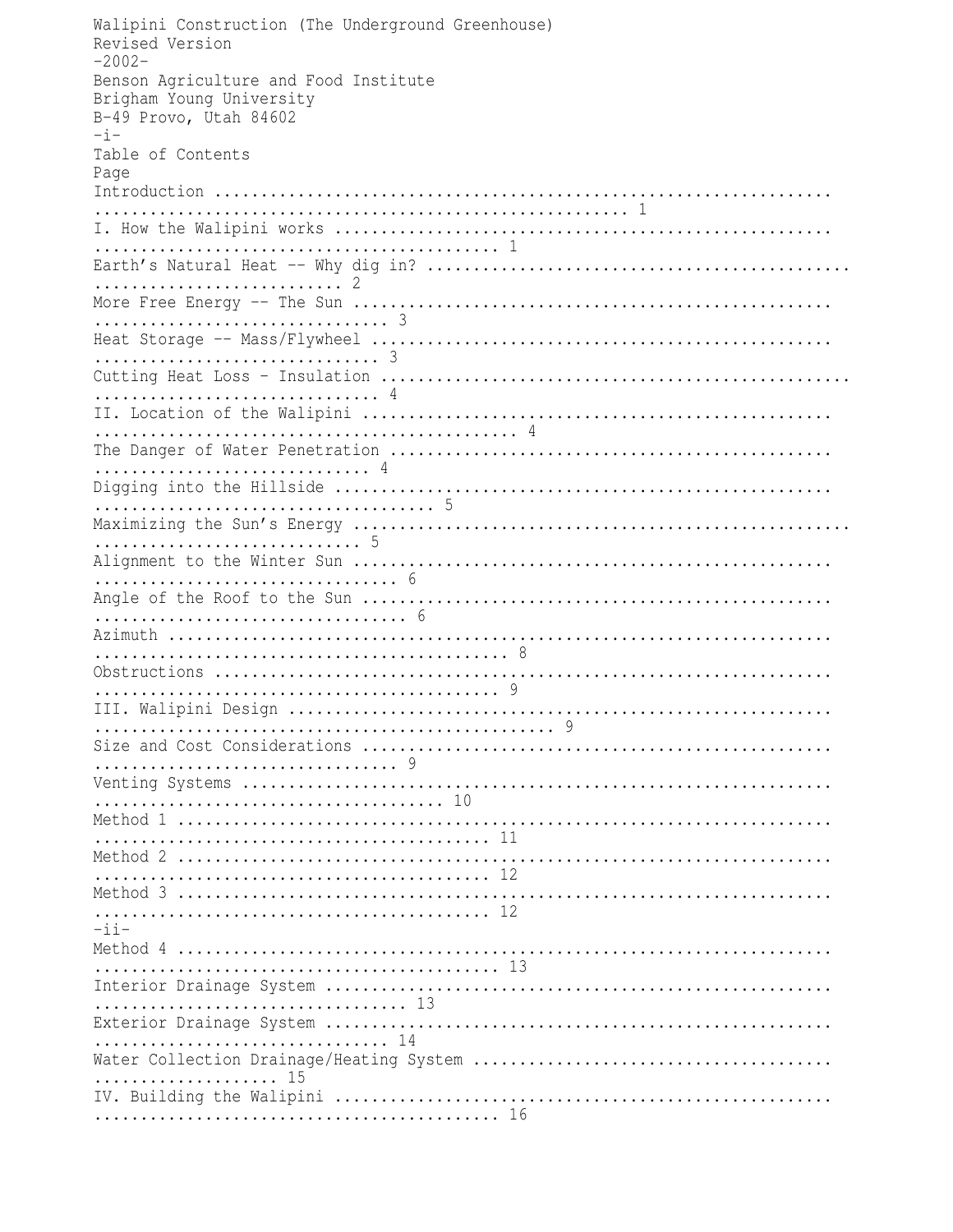Tool List ...................................................................... ............................................ 16 Materials List ................................................................. .......................................... 17 Laying Out the Building ........................................................ .................................. 17 The Excavation ................................................................. ....................................... 18 The Walls ...................................................................... ......................................... 20 Roof and Glazing ............................................................... ...................................... 21 Berms & Exterior Drainage ...................................................... ............................... 23 Venting Systems ................................................................ ...................................... 24 Completion and Charging ........................................................ ............................... 24 Introduction: The Walipini (underground or pit greenhouse) in this bulletin is d esigned specifically for the area of La Paz, Bolivia. However, the principles ex plained in the bulletin make it possible to build the Walipini in a wide variety of other geographic and climatic conditions. The word "Walipini" comes from the Aym

ara Indian language of this area of the world and means "place of warmth". The Walip ini utilizes nature's resources to provide a warm, stable, well-lit environment fo r year-round vegetable production. Locating the growing area 6'- 8' underground and capturing and storing daytime solar radiation are the most important principles in building a successful Walipini.

-1-

I. How the Walipini Works

The Walipini, in simplest terms, is a rectangular hole in the ground 6 ' to 8' deep covered by plastic sheeting. The longest area of the rectangle faces the winter sun -- to the north in the Southern Hemisphere and to the south in the Northern Hemisphere. A thick wall of rammed earth at the back of the building and a much lower wall at the front provide the needed angle for the plastic sheet roof. Thi s roof seals the hole, provides an insulating airspace between the two layers of plastic (a sheet on the top and another on the bottom of the roof/poles) and al lows the suns rays to penetrate creating a warm, stable environment for plant gr owth.

## The Earth's Natural Heat -- Why dig in?

The earth's center is a molten core of magma which heats the entire sphere. At app roximately 4' from the surface this heating process becomes apparent as the temper ature on most of the planet at  $4'$  deep stays between 50 and 60 $\circ$  F. When the temperat ure above ground is cold, say 10° F with a cold wind, the soil temperature at 4' dee p in the earth will be at least fifty degrees in most places. By digging the Wal ipini into the ground, the tremendous flywheel of stable temperature called the "t hermal constant" is tapped. Thus, the additional heat needed from the sun's rays as they pass through the plastic and provide interior heat is much less in the Wali pini than in the above ground greenhouse. Example: An underground temperature of 50° requires heating the Walipini's interior only 30° to reach an ambient temperature of 80 $\degree$ . An above ground temperature of 10 $\degree$  requires heating a greenhouse 70 $\degree$  for an a mbient temperature of 80°.

-2-

-3-

## More Free Energy -- The Sun

Energy and light from the sun enter the Walipini through the plastic covered roo f and are reflected and absorbed throughout the underground structure. By using translucent material, plastic instead of glass, plant growth is improved as cert ain rays of the light spectrum that inhibit plant growth are filtered out. The s un's rays provide both heat and light needed by plants. Heat is not only immediate ly provided as the light enters and heats the air, but heat is also stored as th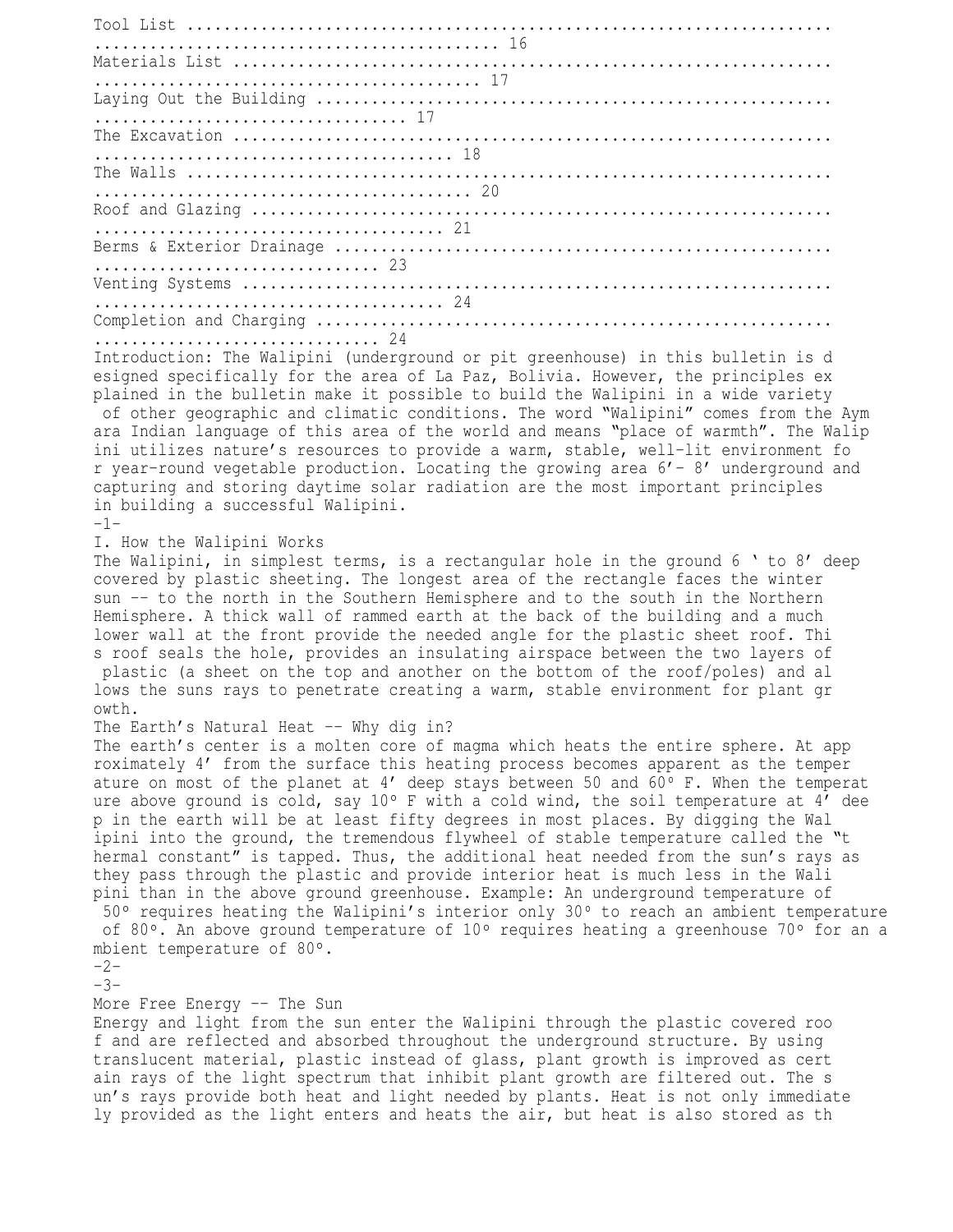e mass of the entire building absorbs heat from the sun's rays. Heat Storage -- Mass and the Flywheel Effect As mass, (earth, stone, water -- dense matter) comes in contact with sunlight, i t absorbs and stores heat. The more dense the mass (water is more dense than roc k and rock is more dense than soil) the more energy can be stored in a given are a. Mass of a darker color such as flat brown, green or black absorbs heat best. Light colors, such as white, reflect heat best. As the earthen walls of the Wali pini absorb this heat they charge with heat much like a battery charges with ele ctricity. This storing of the heat in the mass of the soil is often referred to as the "flywheel effect", with the flywheel being charged in the day (storing heat/e nergy) and spinning down or discharging at night as heat/energy flows from the e arthen walls out of the greenhouse up through the plastic glazing to the colder night air. The amount of heat stored in the mass is a critical factor in keeping crops from being frost bitten or frozen during the coldest nights of the winter . These critical nights are usually encountered around the time of the winter eq uinox (June 21 in the Southern Hemisphere and December 21 in the Northern Hemisp here). The Walipini is usually designed to absorb more of the sun's rays/heat duri ng the three coldest months of the winter than during any other time of the year . The key here is to have enough energy stored in the mass so that on the coldes t nights, the plants are not damaged. In general, nighttime temperatures should not be allowed to drop below 45°. This minimum temperature is also dependent upon the types of crops being grown, as some are hardier than others and may require colder nighttime temperatures. An easy way to increase the mass is to put a few 55 gallon drums filled with water and painted flat black along the back wall of the Walipini. Some growing space will be lost, but the heated water will greatly enhance mass heat/energy storage and will provide preheated water for plant irr igation. Preheated water reduces plant shock, thus,  $-4$ assisting plant growth. Cutting Down Heat Loss -- Insulation A double layer of plastic sheeting (glazing) should be used on the roof. This pr ovides a form of insulation and slows down the escaping of heat during the night time. This sealed dead-air space between the plastic sheeting should be between 3/4" to 4" thick. Poles used to span the roof that are 3.5" to 4" in diameter provide th e indicated thickness of dead air space when plastic sheeting is affixed to the outside and the inside of the roof's structure. The inside sheeting also keeps the inside humidity from penetrating and rotting the wooden poles spanning the roof .

All above-ground walls should be bermed with as much soil as possible. This prov ides some extra mass, but provides much more insulation against above-ground col d temperature, winds and moisture penetration.

When nighttime temperatures are continuously well below freezing, insulated shut ters made from foam insulation board or canvas sheets filled with straw or grass can be placed over the glazing. This requires more work and storage, and in man y environments is unnecessary, such as is the case in the area of La Paz, Bolivi a.

II. Location of the Walipini:

The Danger of Water Penetration

Water penetration of the walls and/or floor of the Walipini is destructive. If w ater seeps through the walls, they will collapse. If water comes up through the floor, it will adversely affect plant growth and promote plant disease. Dig the Walipini in an area where its bottom is at least 5' above the water table. When al l of the above ground walls are bermed, a layer of water-proof clay, such as ben tonite, or plastic sheeting, should be buried approximately 6" to 1' under the berm surface. It should be slanted so that the water drains away from the Walipini to the drainage ditches. In some cases where the soil has a low permeability rate, the clay or plastic may not be necessary. Be sure to dig a shallow drainage dit ch around the perimeter of the Walipini which leads run off water well away from the structure.

Digging into the Hillside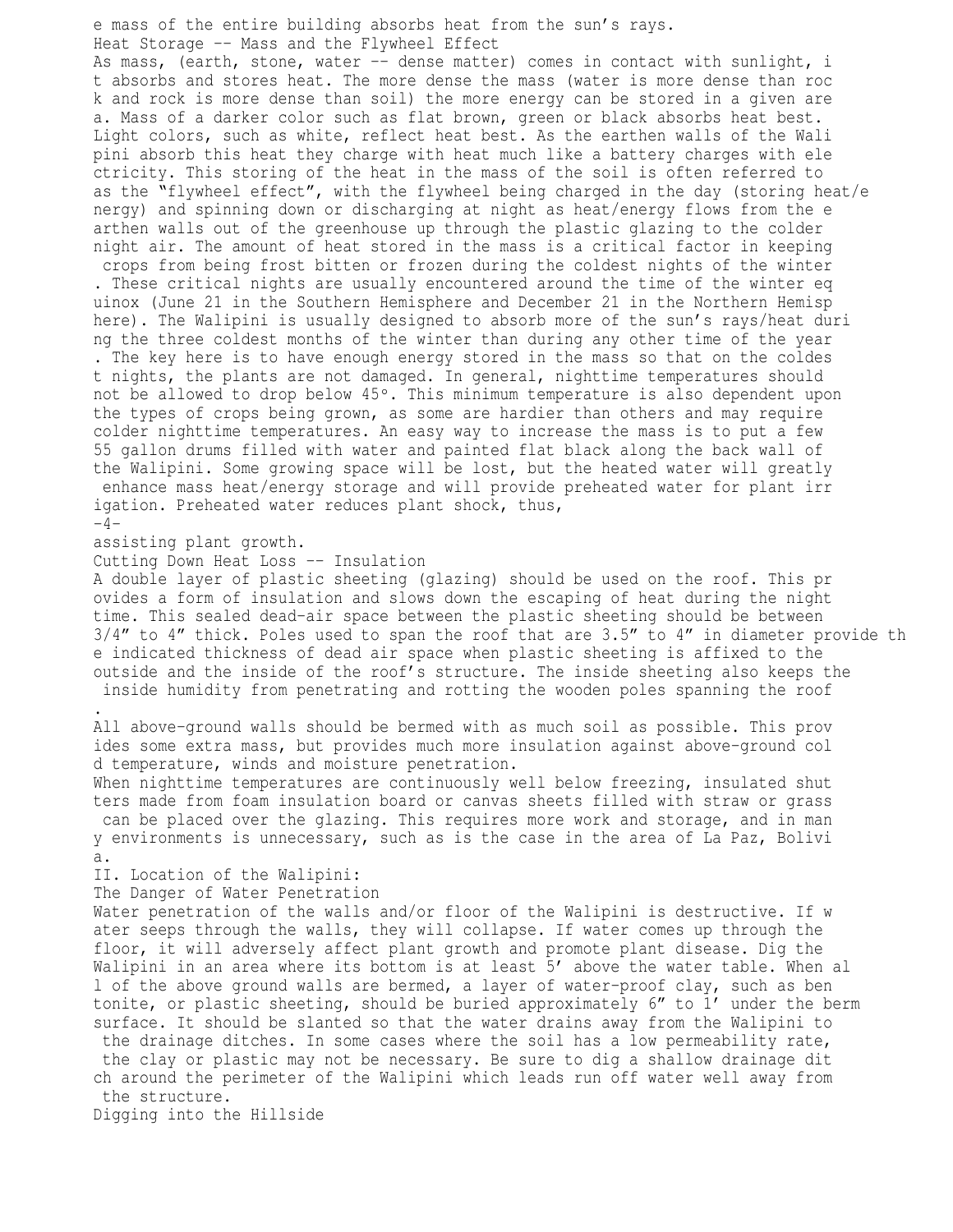Walipinis can be dug into a hillside providing the soil is stable and not under downward pressure. Since the Walipini has no footing or foundation, a wall in un stable soil or under pressure will eventually collapse. Maximizing the Sun's Energy The sun is orbited by the earth once a year in an elliptical (oval) path at an a verage distance of 93M miles. The earth spins on its own axis creating the risin g and setting of the sun. The earth is tilted at 23  $1/2$ ° from the plane of its sol ar orbit, which is why the sun appears lower in the sky in the winter and higher in the sky in the summer. These variables in movement make the location of the sun, both in height and pla ne, different each and every day of the year. However, since the daily differenc e is minimal, the Walipini can be located to maximize heat in any given season. For vegetable production, this maximized location is for winter heating of its i nterior as this will be the most crucial time of the year for plant survival. Alignment of the Walipini to the Winter Sun -5- Since the sun will come up in the East and go down in the West, the length of th e rectangular Walipini will stretch from east to west with the tilt angle of the roof facing north towards the winter sun in the Southern Hemisphere or towards the south in the Northern Hemisphere. -6- This allows the largest mass, the inside back (the highest) wall, to be exposed to the sun the longest as the sun moves across the horizon. Some adjustments can be made for local conditions. If winter conditions frequently produce hazy or c loudy mornings or high mountains in the east make for a late sunrise, it may be best to locate the Walipini  $10-15^{\circ}$  to the north west of true east in order keep th e afternoon sun in the Walipini for a longer period of time. If winter mornings are generally clear, it can be located at 10 to 15  $\degree$  north east of true east to ma ximize the early morning rays for a longer period. Maximum heating will usually take place between 10:00 a.m. and 3:00 p.m. Angle of the Roof to the Sun In order to make the simple calculation for the best angle of the roof (the plas tic glazing) for maximum sun penetration at the winter solstice (the shortest da y of the year), use the following rule of thumb: 1) Obtain a good map and determ ine the latitude on the globe. La Paz is located at  $16.4^{\circ}$  south of the equator. 2) Add approximately 23° which will make a tilt angle of 39 - 40° for the La Paz are a. This will set the glazing of the roof perpendicular to the sun on the winter solstice, whi ch will maximize sun penetration and minimize reflection.  $-7-$ At the summer solstice this angle will have the opposite effect and maximize ref lection and minimize penetration. This angle can be varied, but will change the basic design of maximizing heat du ring a winter solstice and minimizing it during the summer solstice. Azimuth The change in the length of daylight from summer to winter is the result of the azimuth. The sun is higher in the sky in the summer and also goes through a much wider plan arc, or azimuth, thus making the days longer. At  $16.4^\circ$  south latitude, in (La Paz) the summer azimuth is approximately 340° while the winter azimuth angle is about  $170^{\circ}$ . This means that the winter sun rises at 85 $^{\circ}$ east of north and sets at 85° west of north. Since we are seeking maximum heating in the Walipini on the winter solstice (June 21 in the Southern Hemisphere and D ec 21), the orientation of the Walipini and the angle of its glazing are designe d to facilitate maximum sun penetration at the winter solstice. -8- Obstructions Make sure that the Walipini is located so that its face (the roof angle facing t he sun) has no obstructions such as trees, other buildings, etc. which will obst ruct the sun. This is also true of the east and west sides of the structure. The only exception to this rule would be a few deciduous trees which lose their lea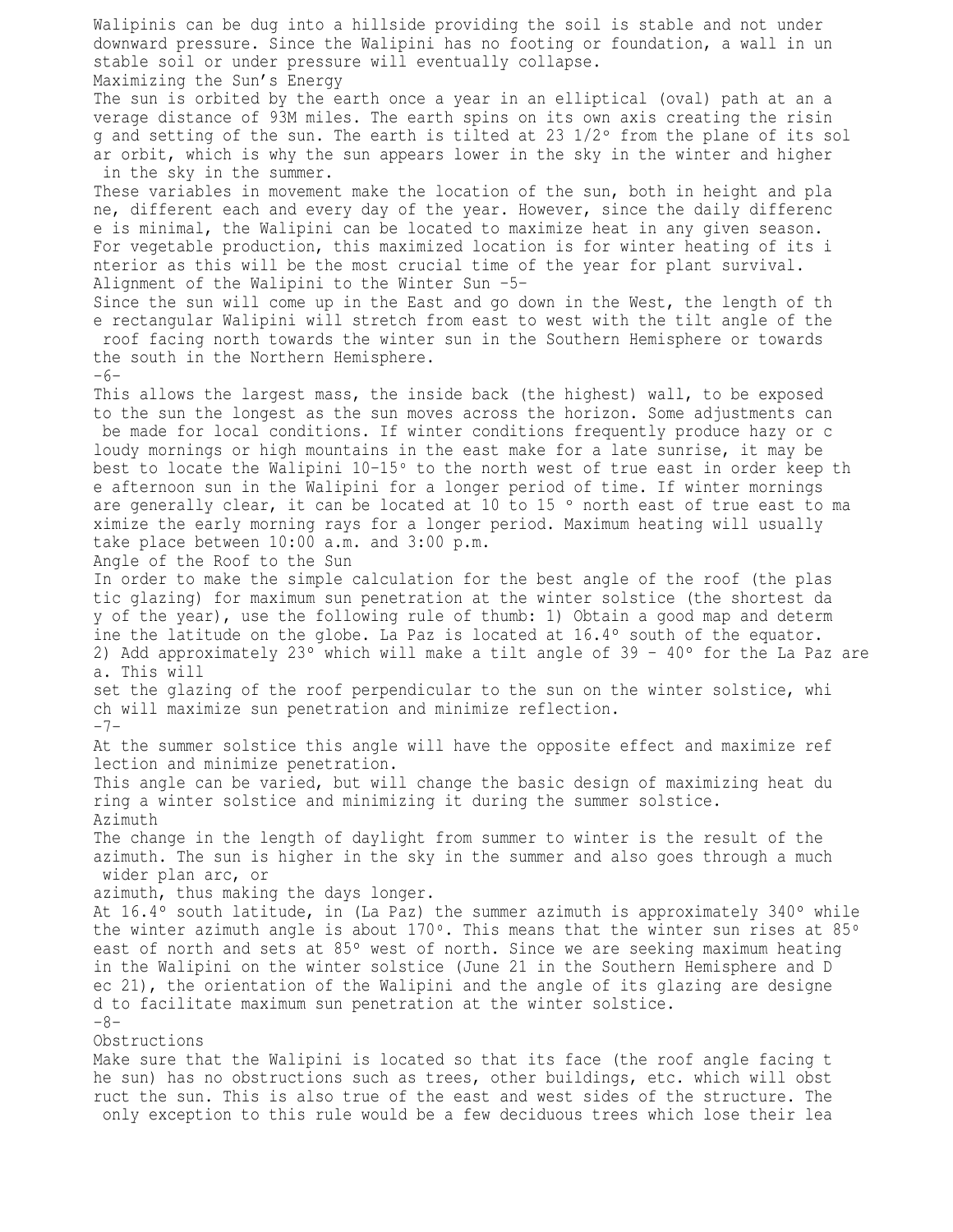ves in the winter. They can provide limited shading in the hot summer, but littl e shade in the winter. III. Walipini Design Size and Cost Considerations The primary considerations in designing the Walipini are cost and year-round foo d production for the family. The minimum recommended size is 8' x 12'. However, gene rally speaking, the larger the Walipini, the more cost effective per square foot the construction will be. A minimum of 94 sq. ft. of growing space per person i s recommended for a year-round vegetable supply. Thus, for a family of seven peo ple a  $12'$  x 66' area = 792 sq. ft. Less 16% for access = 665 sq. ft. of growing spac e divided by 7 people = 94 sq. ft. per person in the La Paz model. Keeping  $-9$ the size of the Walipini manageable and its cost as low as possible are importan t design considerations. The Walipini is designed to keep costs as low as possible using the following: 1 ) Free labor -- the builder's and that of friend's and neighbor's; 2) Only unlined, in clined, interior earthen walls; 3) Traditional concrete footings and foundations are excluded because they are unnecessary, when the perimeter of the building i s protected from water penetration; 4) Plastic ultraviolet (UV) protective sheet ing on the top and underside of the roof instead of glass or corrugated fibergla ss panels; 5) The most economical, durable materials found thus far for spanning the roof are 4" eucalyptus poles or PVC pipe; 6) The top soil from the dig is use d at the bottom for the planting soil; 7) The rest of the soil from the dig is u sed for the rammed earth walls, berms and adobes; 8) Stones and any gravel from the dig are used in the planting area drainage system and sump-wells; and 9) Use d materials are utilized where possible and practical such as used, cleaned 55 g allon oil drums, used doors, etc. It is assumed that only some of the materials will have a monetary cost and that labor will have none. The cost of materials w ill vary from location to location and will also vary according to what is avail able free of cost. Materials for the current La Paz models  $(20' \times 74')$  are \$250 to \$ 300. Venting System Venting can become a crucial factor in controlling overheating and too much humi dity in the Walipini. Too much venting can also be a detriment and, thus, the pr oper balance must be  $-10$ maintained for optimum plant growth. This balance is dependent upon a combinatio n of the factors discussed in the previous three sections. Four methods of venti ng the Walipini will be discussed in ascending order of volume of air ventilatio n possible in each system. Each method has its advantages and disadvantages rega rding labor, mass storage, cost, volume of air flow, etc.: 1) The first method, currently used in the La Paz model, is that of ventilating by using two doors at opposite ends of the building. It requires no additional vents, material, or la bor, but it lacks the advantage of low to high convection ventilation which can move much greater volumes of air sometimes needed, if temperature and humidity c limb too high. Venting Method # 1 -11- 2) Method two uses the same doors with the addition of a vent of equal size as o ne of the doors when the vent is fully opened. This vent is centered at top of t he back wall. It requires less rammed earth (labor) in the back wall (the vent a rea) and it provides a much greater volume of air exchange when needed. However, heat storage mass is lost in the back wall where most of the heat is collected, more interior surface area is exposed to the outside cold, a lintel must span t he vent to support the roof poles and additional labor is required to contour an d seal the berm at the vent on the exterior back wall. Venting Method # 2 3) Method three uses the same doors with an additional trap door type vent of eq ual size in the roof. Venting Method # 3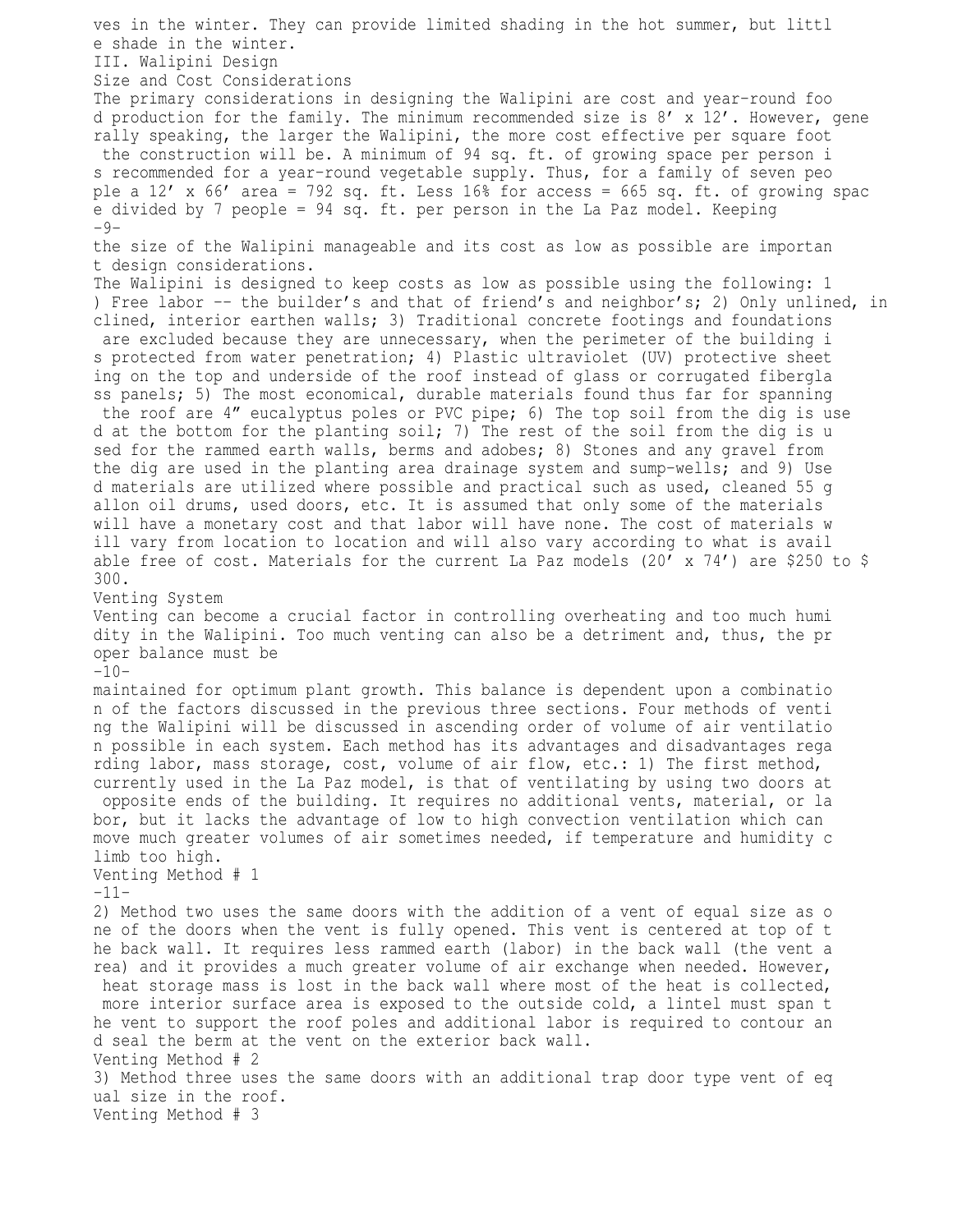$-12-$ This vent is located in the roof at the center, back against the rear wall at th e highest point. When needed, the highest volume of air exchange, thus far, can be obtained and no heat-storage mass is lost in the back wall. However, if the o perable vent in the roof is not built correctly, even when in the closed positio n, it will leak rain water and will allow heated air to filter out when it is mo st needed. Only a few boards for the frame and two hinges are needed to build th is 4' x 4' vent. 4) Method four uses the same doors in conjunction with the addition of a chimney located at the bottom center of the rear wall. Venting Method # 4 -13- This system provides the highest volume and best control of ventilation while re taining mass, but it requires more labor, a little more material in the adobes, 4 short vertical poles and a rain shield. Interior Drainage System Keeping moisture from building up to such a degree that it adversely affects pla nt growth and contributes to plant disease is an important aspect of the interio r drainage system. As the hole for the Walipini is dug, it is excavated to an approximate depth of  $1 - 2'$  deeper than it will be when in operation. This area  $(1 - 2'$  of depth) is fill ed with stone, gravel and 8" of top soil. The larger stones are placed at the bott om with the gravel becoming progressively smaller as it meets the layer of top s oil. The bottom of the dig will be progressively sloped from the center to the e nds with a drop of 1/4" per foot. In the La Paz model this means that from the cen ter, the bottom of the dig to each end will have an over-all drop of 8.25" (The ce nter to each end is  $33'$  x .25 =  $8.25''$ .). This incline will allow excess water to flo w to each end of the building. At each end of the building a 2' x 3' gravel-filled s ump/well deep enough to absorb the runoff is found. The top of this sump should be covered with an openable lid so that water can be removed with a bucket when and if needed. Moisture content inside of the Walipini can also be controlled by the amount and frequency of irrigation, and by venting.  $-14-$ Exterior Drainage Water is both friend and foe of the Walipini growing system and must be handled appropriately. Exterior drainage of excess rainfall away from the Walipini is cr ucial. For this reason berms must have sufficient incline away from the underground wal ls of the building to move water away quickly. A minimum of a quarter inch drop per running foot is recommended. Depending upon the porosity of the soil, it may be necessary to bury a layer of clay such as  $-15$ bentonite or a layer of plastic sheeting from the rammed earth wall to the perim eter drainage ditch. How far the ditch is away from the interior wall of the building will depend upo n how effectively one can seal the berms and/or move the water away from the bui lding. Most currently-existing Walipinis which have had no wall moisture penetra tion have an average berm length on the high, back wall of about 10', on the front low wall of about 5' and on the side walls also about 5'. These Walipinis are locat ed in heavy clay soil which helps to inhibit water penetration. Water Collection Heating/Irrigation System This system collects runoff from the roof at the front of the roof in a galvaniz ed metal or PVC rain gutter. From the gutter water flows through a pipe into the 55-gallon barrel/drum system used for irrigation and mass heat storage.  $-16-$ Each of the barrels is connected by overflow piping at the top with the overflow pipe at the last barrel exiting at ground level under the back berm to the peri meter drainage ditch. In case of a down-pour or continuous excessive rain, it would be wise to have a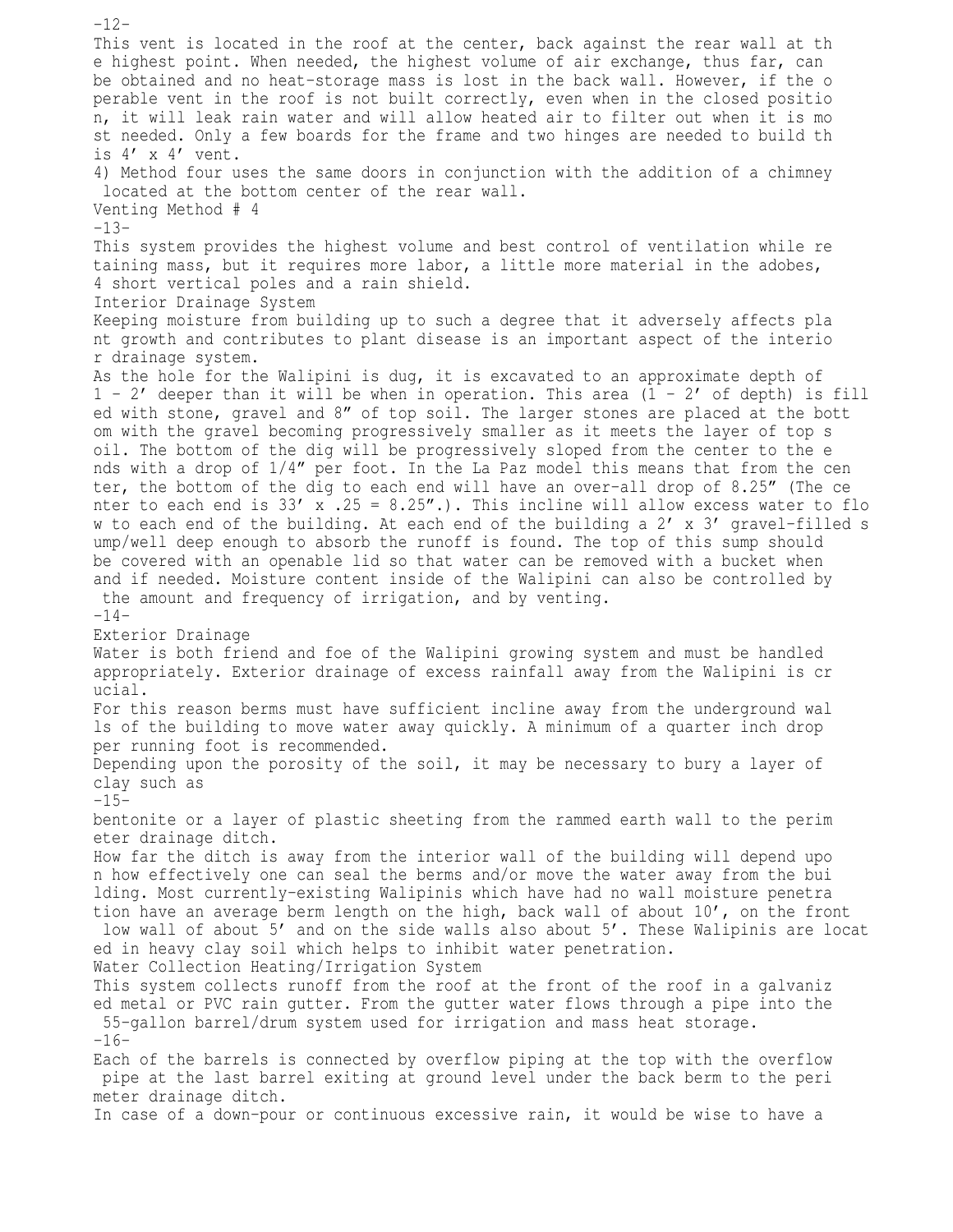T pipe/valve at the bottom of the gutter so that the runoff can be diverted to a n outside perimeter ditch instead of moving down to the already full barrel syst em. How much run off the system can handle in a given period of time will depend upon the size of the gutter and the diameter of the pipe used. The larger the d iameter, the more volume of water can be handled. As previously indicated, this system provides not only preheated irrigation water, but a dense solar mass (wat er) in which additional heat is stored for the cold winter nights. IV. Building the Walipini Tool List Hammers, shovels, picks, saws, wheelbarrows, crowbar, forms for rammed earth com paction (two 2 "  $\overline{x}$  12"  $\overline{x}$  6' planks held together by 2"  $\overline{x}$  4" or metal rods or many other ty pe of forms can be made), 100' and 25' measuring tapes ( If 100' tape is not available , measure out and mark 100' of string or rope), levels, clear hose for corner leve ling, cutting knives, hose, nozzle, hand compactors, adobe forms, drill, bits, s takes, nylon string, etc. -17- -18- Materials List for a 20' x 74' Walipini Water 20 -- 4" x 16' poles or PVC pipes to span the roof  $3 -- 3' \times 6'$  hinged doors (one is for the 3' x 5' vent cover)  $3 -- 3' x 5' door frames ( 2 if rear wall vent is not used)$  $2$  --  $3'$  x  $6'$  door lintels 1 -- 6' x 3' vent lintel or roof frame for vent, if used 1700 sq.' of 200 micron agrofilm (polyethylene UV plastic) 640' of 1" wood stripping to secure plastic sheeting to the poles Shovels, tractor or ox drawn fresno plow to dig hole 30 cubic. yds. of gravel for the floor drainage system 1 cubic yds of gravel or stone to fill the 2 drain sumps 233 cubic yds of soil will come from the excavation 22 cubic yds of top soil for planting (8" x 66' x 12') 94 cubic yds. for the rammed earth walls This will leave a remainder of 109 cubic yds. for wall berms. 2700 sq' of plastic sheeting to bury for drainage, if needed 74 ' of drain gutter for the lower end of roof 100' of overthrow/drain pipe from gutter through barrel system to perimeter draina ge ditch Nails 116 8" x 4" x 12" adobes for the perimeter to seal plastic roof edge Laying out the Building We will use the La Paz model. Select the site location as explained in section I and measure out the 12.5' x 66' growing area marking it by driving stakes and stret ching string. Now "square" the area using the tape or the pre-marked rope. Next go a long the string line and mark the outline of the area to be dug with lime. Set t he batter boards and grade stakes using the clear hose level or a transit making sure they are all set at the same level. They are used to measure for uniform d epth of the hole and for uniform level the ground upon which the walls will be r ammed. If one or more walls are going to be rammed as the soil is removed, also lay out and  $-19$ mark them. The Excavation -- Digging the Hole The hole should be dug  $1'$  - 2' deeper than the growing surface. This allows room for rock/gravel fill and then the top soil. Separate the first 8" of top soil from th e rest of the soil as it will be used as the top soil for growing in the Walipin i. The excavation can be hand-dug which is made easier by wetting the area first , by an ox or horse-drawn fresno plow/scraper used by the pioneers in the USA to dig canals, basements, earthen tanks, etc. or by machine (tractor or backhoe). The method used will depend primarily upon the availability of time and money. As the soil is removed, remember to pile the soil in areas where it will be used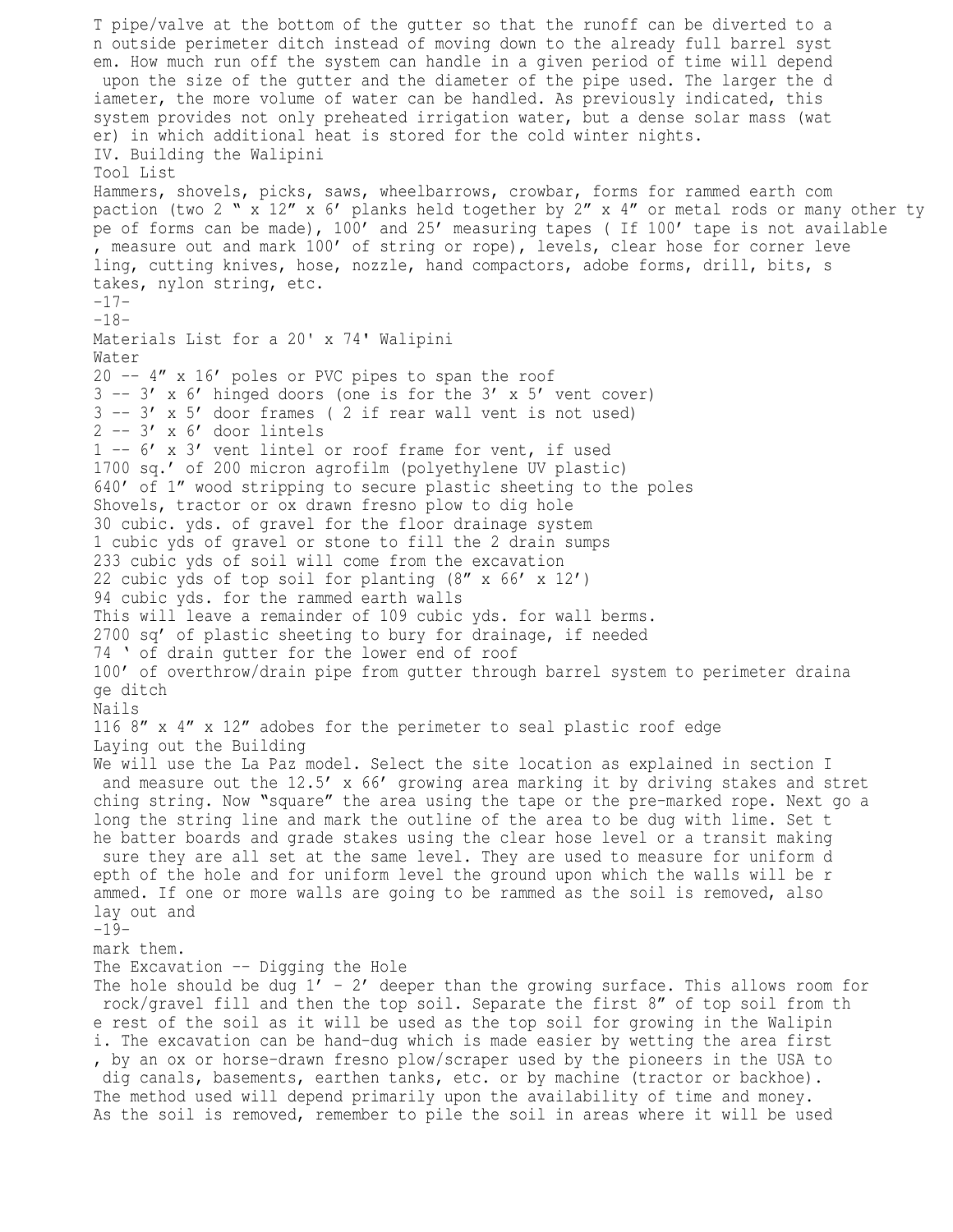for berming and the rammed walls. Moving it the least number of times will redu ce labor. (Some of the rammed earth walls can be built at the same time the exca vation is going on using the soil as it comes from the hole). Soil for rammed ea rth should contain approximately 10% moisture – just moist enough to hold its shap e after being compresses in your hand. Don't forget to dig the two channels needed for the door entrances at opposite end s of the building. It is important to note that all four vertical walls of the d ig need to be sloped from the bottom to the outside at the top. A minimum of a 6" slope from bottom to top is suggested for a 6' high wall. This will greatly reduce soil caving in or crumbling off from the walls over time. The floor should be sloped for interior drainage from the center to each end and sump/wells dug at each end before starting to back-fill with gravel and topsoil as explained in the previous section. Next place the stones, then gravel at the bottom of the Walipini and in the sumps.. Mix the top soil with organic matter and the appropriate fertilizer, as needed, and spread the top soil at least 8" thi ck over the gravel drainage system. The door jams (frames) and doors should now be installed at the bottom level of the two ramps at the level of the growing surface. Door jams (frames) should be of 2" thick board stock, such as 2" x 8"s, with holes drilled at the top, middle and b ottom of each side. Wooden stakes, dowels, or rebar are then driven through thes e six holes into the earthen wall in each jam to set the doors in plum vertical position (use a level). Install the doors making sure they fit as airtight as possible. Fill in any air cracks found around the door frames with adobe mud (clay, sand a nd straw mix). This completes the underground portion of the Walipini.  $-20-$ The Walls Lay out the walls all the way around by dropping back 6" from the edge of the exca vation. Using the grade stakes as the reference, make sure the soil foundation f or the walls is level and uniform all the way around the building. Mark the layo ut of the walls with lime and begin ramming them staring at a corner using the r amming form. Mix the soil to approximately 10% moisture content before shoveling it into the form. A good rule of thumb for the 10% moisture content is -- 1) If the soil holds its shape after being tightly-squeezed in the hand and 2) When i t is dropped to the ground, if it cracks and crumbles somewhat instead of splatt ing into a plastic mass, the moisture content is about right. If it splats like a mud ball, it is too wet. Before starting to ram the soil into the form, wet (n ot soak to a muddy texture) the soil area at the bottom of the form for a better bond between the two surfaces. Start ramming earth into the form beginning at o ne of the corners. When the doors are reached, pin (using rebar stakes) a lintel (metal or wood) over each door to support the weight of the wall to be built on top of it. The lintel must be as wide as the wall (18" to 3'), a foot longer on eac h side than the width of the door (5' for the 3.0 door) and approximately 4" thick, if using wood. (The 4" poles used to span -21- -22 the roof, cut in to 5' lengths laid side by side and wired and/or nailed together on top of the door frame may be sufficient. Continue moving the form and ramming the first course/level of earth until the first level is completed all the way around the building. As the form is set for the next courses as the wall goes up , always check with a level to make sure that the walls are straight up and down (perpendicular to the ground) and not leaning to one side or the other. Begin the second course of rammed earth on top of the first at the mid-point of the first form that was rammed. This will cause the vertical joints of each form length to be staggered and greatly increase the strength of the wall. Be sure to wet the exposed surface of the soil at the bottom of the form each ti me before beginning to ram. This will increase the adhesion of the horizontal jo ints and strengthen the wall. Continue until the proper height has been reached on each wall. If the middle, top-of-the-back-wall vent is used, leave the approp riate 3' high by 6' long hole here by skipping this area during the last few courses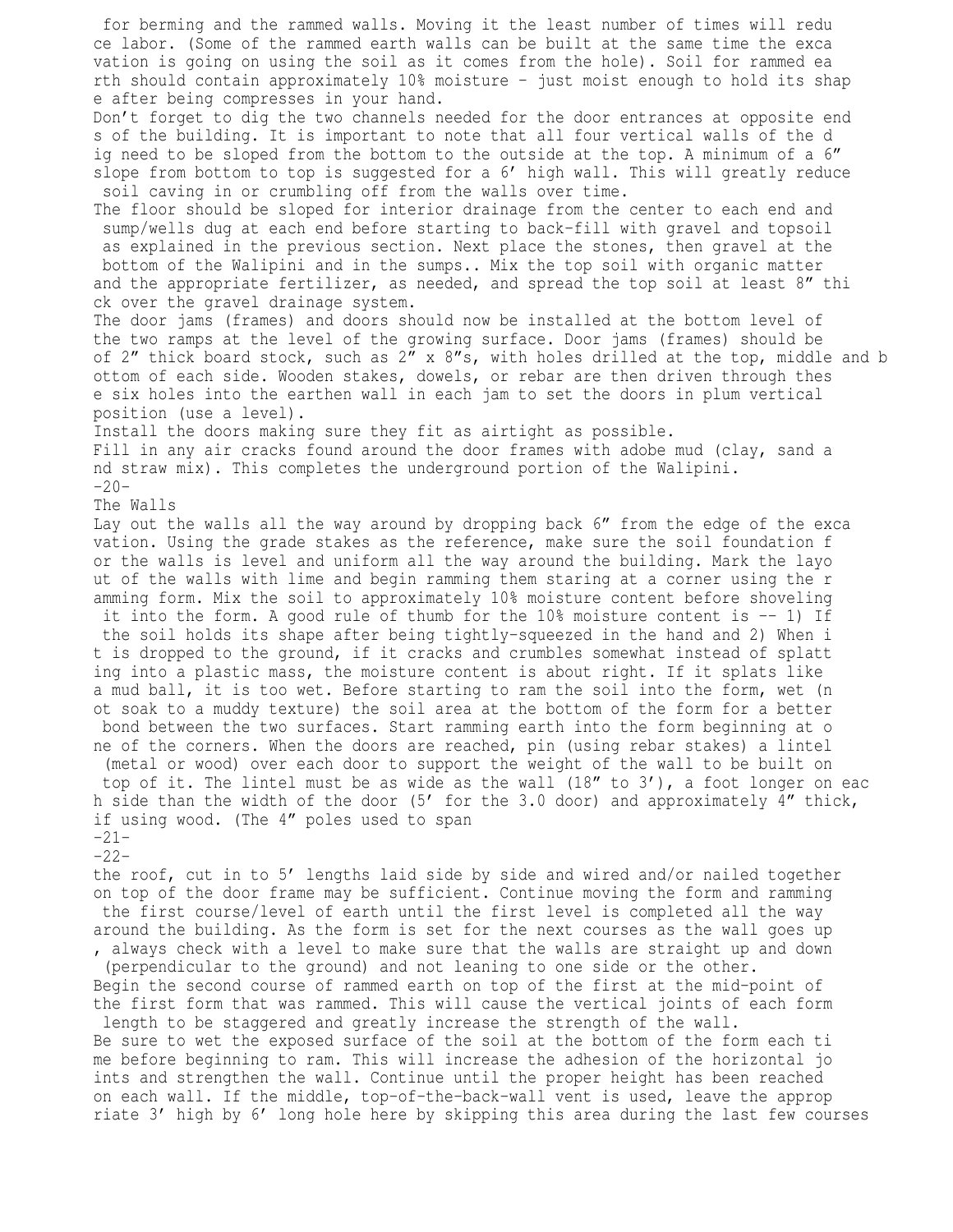of ramming. This will need to be spanned with a 2" thick wooden lintel (with a ve rtical support post at the center) for the roof poles to be nailed to. The end w alls will need to be cut with shovels at the appropriate  $39-40^{\circ}$  angle for the perp endicular roof angle needed to the sun at the winter solstice. Also, the high an d low walls will need some shaping to accommodate this same angle, as the poles spanning the roof glazing are laid into them at  $39^{\circ}$  -  $40^{\circ}$ . This completes the walls. If the walls are located correctly, a 6" shelf will exist around the entire insid e of the building between the bottom of the rammed walls and the top of the dug out walls. This shelf can serve many purposes, but during the ramming of the wal ls it provides enough of a surface between the bottom of the wall being rammed a nd the top of the dug wall to prevent cave-ins along the dug out walls. Roof and Glazing Recheck and make sure that the angle of the roof is approximately 39 $^{\circ}$  to 40 $^{\circ}$  so it w ill be perpendicular to the sun's rays on the winter solstice. Next place the twen ty 4" x 16' long poles on 4' centers spanning the roof beginning at one end of the gro wing area which will place the 18th pole at the other end of the growing area. P oles 19 and 20 are placed at the ends 4' from  $-23$ poles 1 and 18 so that there is minimum 1' overhang over the two doors on the ends of the building. Little overhang on the front and back walls is needed, if plastic sheeting is us ed to protect the immediate area from erosion and water penetration. Before pinn ing the poles into the tops of the back and front walls, place a sheet of plasti c running the full length of the interior of the building, including the overhan gs, at both the top and bottom so that this interior glazing will be staked down with the end of each pole. Drill a hole in each pole and stake it into the ramm ed earth with rebar, a wooden stake or dowel. Fill the wall in between each pole with adobe mud the width of the wall following the angle of the poles. This wil l seal the area between each of the poles to prevent outside air from coming in and inside heated air venting to the outside. Now cover the entire exterior of t he roof with the plastic sheeting overlapping each joint at least 6" to minimize a ir leakage and securing each overlap with wood stripping and nails at one of the poles. Nail stripping the full length of each pole to secure the plastic and to prevent wind damage. Place a single course of adobes all the way around the per imeter of the roof with the exception of the bottom side where the water runs of f into the gutter system. This will secure the boarder of the plastic to the wal ls. On the lower wall the plastic must run down to the gutter system unobstructe d so the water freely follows this course. Now go inside the Walipini and finish lining the underside of the poles/roof wit h the plastic securing it with nailed stripping as well. Make sure to seal the o verlaps to prevent heated air and moisture in the growing area from entering the dead 4" insulation air space. Now check all areas where the poles and plastic joi n the roof for open spaces that will leak air and fill them with adobe mud from the inside and the outside. Next return to the outside and install the rain gutter at the lower end of the r oof so that it will catch all of the run off from the glazing. Make sure that th e gutter is lower at the end where the distributions of the water will take plac e. At the gutter exit install a T-pipe so that water can be directed to the near est surface drain ditch and/or inside to the barrel water storage/heating/overfl ow system. Run a pipe from the T valve inside above the door and over to the first barrel i n the corner. Then run additional pipe for overflow from the first to the last b arrel and then an exit pipe from the last barrel through the back wall of the Wa lipini over to the nearest surface drainage ditch. The roofing system is now com

pleted. Berming and Exterior Drainage We now berm the exterior walls. The thicker and higher the berms the more mass a nd insulation -24-  $-25-$